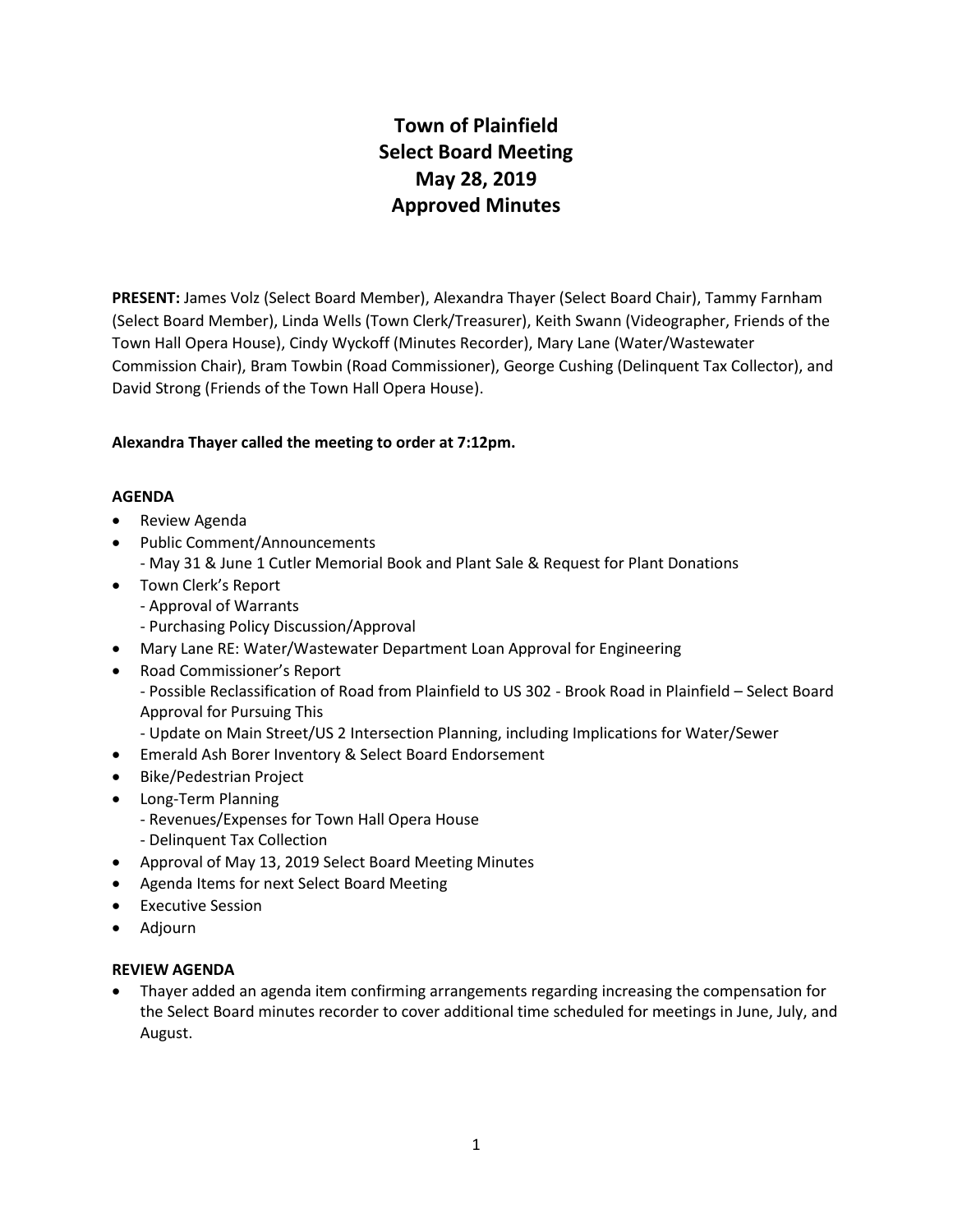## **PUBLIC COMMENT/ANNOUNCEMENTS**

# **- MAY 31 AND JUNE 1 CUTLER MEMORIAL BOOK AND PLANT SALE & REQUEST FOR PLANT DONATIONS**

- Thayer announced the upcoming Book and Plant Sale at the Cutler Memorial Library.
- Thayer solicited for volunteers to help organize this year's Old Home Days event, which will be held on the second Saturday in September.

#### **TOWN CLERK'S REPORT**

# **- APPROVAL OF WARRANTS**

# **- PURCHASING POLICY DISCUSSION/APPROVAL**

- Town Clerk/Treasurer Linda Wells stated that she has received no responses to the Town's advertisement for bids to build an extension on the Town Shed. Road Commissioner Bram Towbin noted that he has not been contacted by anyone either.
- Wells stated that the completion date of the pilot program for ditching on Middle Road, which was originally supposed to be done by the end of June, has been extended to the end of July. Towbin noted that some work needs to be done to a driveway prior to starting the ditching project.
- Wells announced that the Better Back Roads grant application for work on Lower Road has been awarded. The grant will allow the Town to apply for funds to pay for ditching needed on Lower Road.
- James Volz identified some minor typos in the draft Purchasing Policy, which the Select Board reviewed and corrected.

#### **MARY LANE RE: WATER/WASTEWATER DEPARTMENT LOAN APPROVAL FOR ENGINEERING**

 Water/Wastewater Commission chair Mary Lane was present to request approval of a loan application to fund the 20-year evaluation of the Town's Water/Wastewater plant. Lane noted that three engineering firms responded to the request for quotations to perform the evaluation work and that the Commission decided to hire Aldrich & Elliot. The loan amount that the Town will request from the State Clean Water revolving loan program is \$22,600. If only the engineering evaluation is performed, 50% of the loan (\$11,300) amount is paid back over five years at 0% interest. **Volz made a motion to authorize the Water/Wastewater Commission to apply for a loan of \$22,600 from the State Clean Water revolving loan program. The motion was approved.** 

#### **TOWN CLERK'S REPORT (CONT'D)**

- The Select Board continued to review the draft Purchasing Policy. **Tammy Farnham made a motion to approve the Purchasing Policy as amended. The motion was approved.**
- Bram Towbin asked if the safety vests have been ordered for the 15 Twinfield Union School students who will be undertaking an inventory of the Town's ash trees. Wells noted that she will order the vests.
- Thayer presented an application for an Access permit from Devonia LLC, the new hemp farm located at 865 Lower Road. **Volz made a motion to approve the application for an Access permit by Devonia LLC. The motion was approved.**
- Thayer noted the need for the Select Board to consider approving a warrant for the Animal Control Officer regarding unlicensed dogs in the Town. After a brief discussion, **Volz made a motion to authorize the Animal Control Officer take the steps necessary to deal with unlicensed dogs. The motion was approved.**
- **Volz made a motion to approve warrants of 5/16/19, 5/24/19, and 5/31/19. The motion was approved.**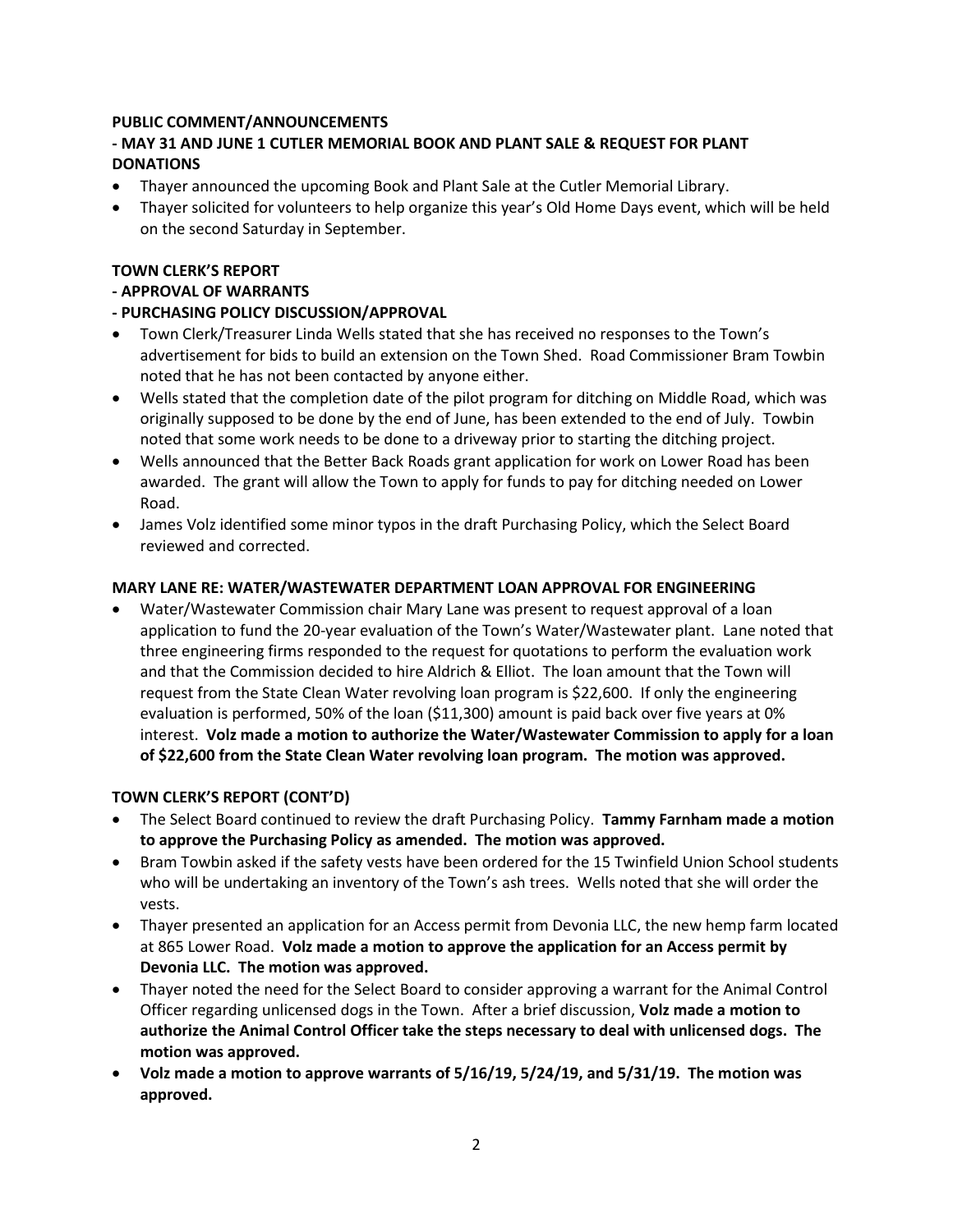## **ROAD COMMISSIONER'S REPORT**

# **- POSSIBLE RECLASSIFICATION OF ROAD FROM PLAINFIELD TO US 302 - BROOK ROAD IN PLAINFIELD – SELECT BOARD APPROVAL FOR PURSUING THIS**

# **- UPDATE ON MAIN STREET/US 2 INTERSECTION PLANNING, INCLUDING IMPLICATIONS FOR WATER/SEWER**

- Prior to the Road Commissioner's report, Bram Towbin provided a brief update on the progress being made on the Town Plan, which he expects will be completed by the end of June or early July.
- Towbin reported on the following:
	- $\circ$  Regarding obtaining quotes for the work to build an extension onto the Town Shed, Towbin noted that he will post it to social media sites.
	- $\circ$  Three road projects are or will be underway: 1) addressing a culvert-erosion issue on Brook Road, remediation of which will start at the end of June; 2) a pilot program for ditching on Middle Road; and 3) a project on Lower Road.
	- $\circ$  Paving will be done in Martin Meadow, on Towne Avenue, and at the bottom of East Hill Road.
	- o Crack filling on roads will be done in the fall.
	- o An estimate is being sought for repainting crosswalks.
	- o Street cleaning will be done tomorrow.
	- o The sidewalks were cleaned last week.
	- $\circ$  Betsy Ziegler and the Conservation Commission have done very nice work planting in the Village.
- Thayer raised the issue of reclassifying Brook Road that runs from Plainfield to US Route 302, parts of which are in both Plainfield and Orange. Reclassifying the road, which is considered a major collector, would make it easier to access funding. Towbin noted that various requirements need to be met prior to obtaining the new designation, which he hoped that Dan Currier at Central Vermont Planning Commission might be able to have waived. Thayer presented a letter she had drafted to Dan Currier requesting consideration regarding Brook Road reclassification, noting that the Select Board can decide at a later time whether to move forward on the actual change. **Farnham made a motion to authorize Thayer to sign and send the letter to Dan Currier regarding the reclassification of Brook Road. The motion was approved.**

#### **EMERALD ASH BORER INVENTORY & SELECT BOARD ENDORSEMENT**

 Thayer reported on a Maple Hill School and Farm program, which provides training to those conducting an inventory of ash trees. The program involves students from local schools, who will both perform the inventory and deliver a presentation on the effort at the end of the process. Towbin provided background on the Emerald Ash Borer's presence in the area and the damage it causes to ash trees. The project will identify all ash trees along Town roads and in the right-of way, including any privately owned ash trees that may potentially impact Town roads or the right of way.

#### **BIKE/PEDESTRIAN PROJECT**

 Thayer noted that she has not received anything further from Bike/Pedestrian Bridge Project Manager Pat Travers, thus recommended tabling the item until the next meeting.

#### **OTHER BUSINESS**

 Bram Towbin noted that he had recently been approached by someone from the Plainfield Fire Department who expressed interest in sponsoring a block dance in front of Positive Pie. Because it would involve closing the street, the Select Board would need to approve it. Thayer agreed to reach out to Fire Chief Greg Light for more information.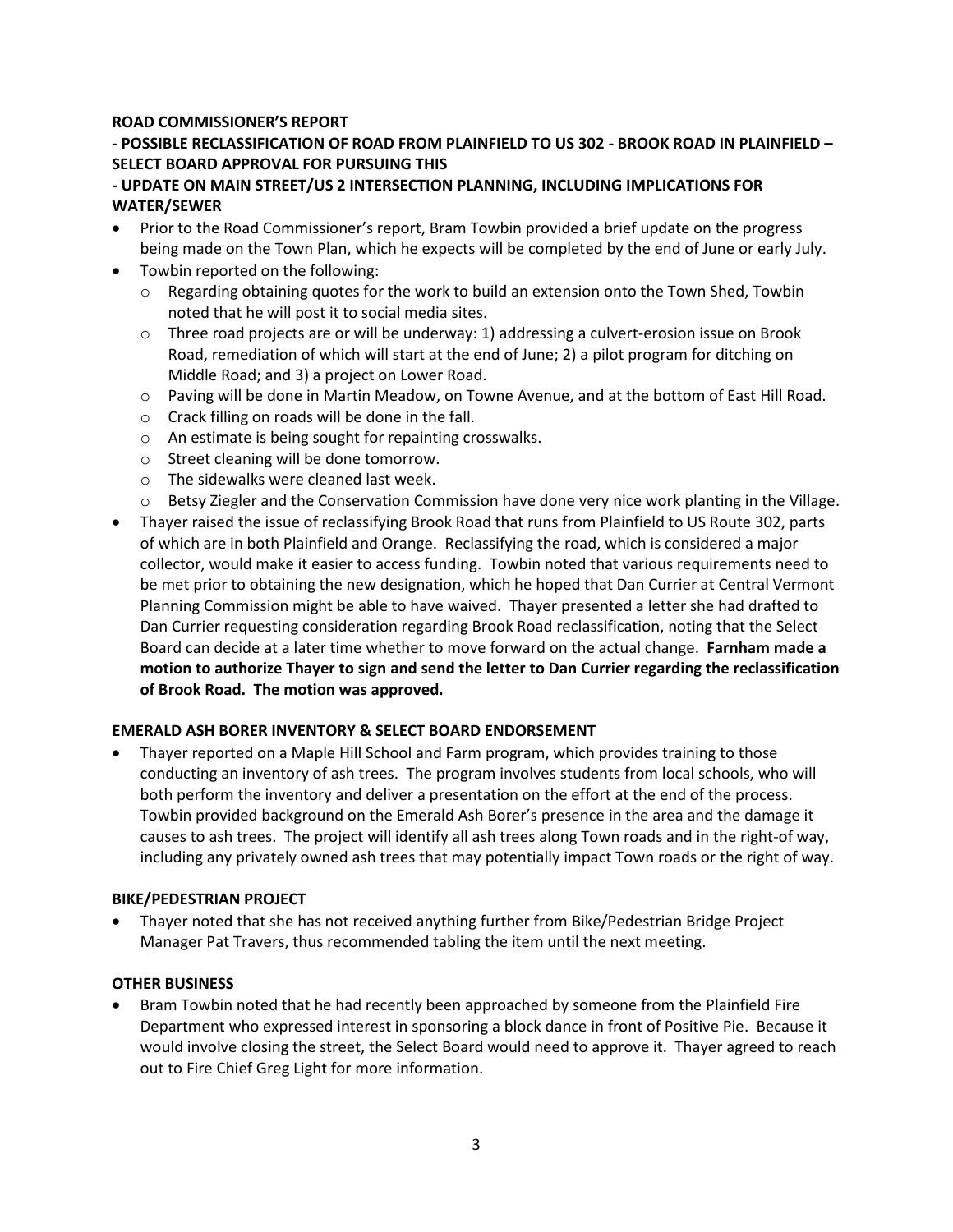#### **BIKE/PEDESTRIAN PROJECT (CONT'D)**

 David Strong asked the Select Board if it sees any role, beyond reviewing bids, for the project's Advisory Committee going forward. If not, Strong suggested that the Select Board advise Project Manager Pat Travers that until instructed otherwise, there is no reason for him to consult with the Advisory Committee. Discussion followed, including how the Main Street/Route 2 intersection project, slated for construction in 2022, might impact the new sidewalk installed as part of the Pedestrian Bridge project. Both Towbin and Strong noted that VTRANS has been made aware of the Pedestrian Bridge project in both recent and past meetings, with Strong adding that VTRANS will have to fix any damage it might cause to the sidewalks. Thayer responded that she would like to have that verified. Towbin noted that he will make Green Mountain Power (GMP) aware of the impending work at the intersection in terms of the location of GMP's its utility poles in the area.

#### **LONG-TERM PLANNING**

#### **- REVENUES/EXPENSES FOR TOWN HALL OPERA HOUSE**

## **- DELINQUENT TAX COLLECTION**

- Farnham reviewed the reasoning behind the Select Board's need to begin working on the Town budget prior to December by gaining a better understanding of the revenue and expense figures in various departments in order to determine goals for the Town.
- David Strong and Keith Swann, members of the Friends of the Town Hall Opera House (Friends), were present to provide information on the Town Hall Opera House. Strong noted that the current net operating cost is under \$10,000, that the current debt figure is \$22,000, and that there is more than \$7,000 in a dedicated reserve fund for the Town Hall Opera House with \$10,000 being added to that figure this year. Strong stated that with the additional parking on the former Gallison property, and more once the building is razed, revenue will increase because groups can hold larger events. Strong noted that revenues can be increased by targeting the facility rental market for private events and by increasing the private rental fee from \$100 per day to \$150 per day. Strong proposed that, starting on 7/1/19, the Friends work with a designated Select Board member to help develop its marketing campaign for private events, which would result in a reasonable expectation of raising \$7,500-\$8,000 in revenues in the coming year. **Volz made a motion to raise the private party rental fee from \$100 to \$150 for events. The motion was approved.** Farnham agreed to be the Select Board designee for working with the Friends in developing its marketing campaign for private events. Volz offered to provide additional help if needed.
- Delinquent Tax Collector George Cushing was present to discuss delinquent taxes, reporting that the current figure is approximately \$50,000. When he took over the position in 2009, the figure was closer to \$216,000. Cushing noted his process in working with people to catch up on tax bills. Discussion followed on school taxes and the lack of attention paid by taxpayers when school budgets are presented to voters.

#### **APPROVAL OF MAY 13, 2019 SELECT BOARD MEETING MINUTES**

 **Volz made a motion to approve the 5/13/19 Select Board meeting minutes as written. The motion was approved.**

#### **COMPENSATION FOR THE SELECT BOARD MINUTES RECORDER**

 Select Board minutes recorder Cindy Wyckoff noted that because there will be only one meeting per month during the upcoming months of June, July, and August, and that those meetings will each be extended by one hour, she requested that the Select Board approve compensation at her current